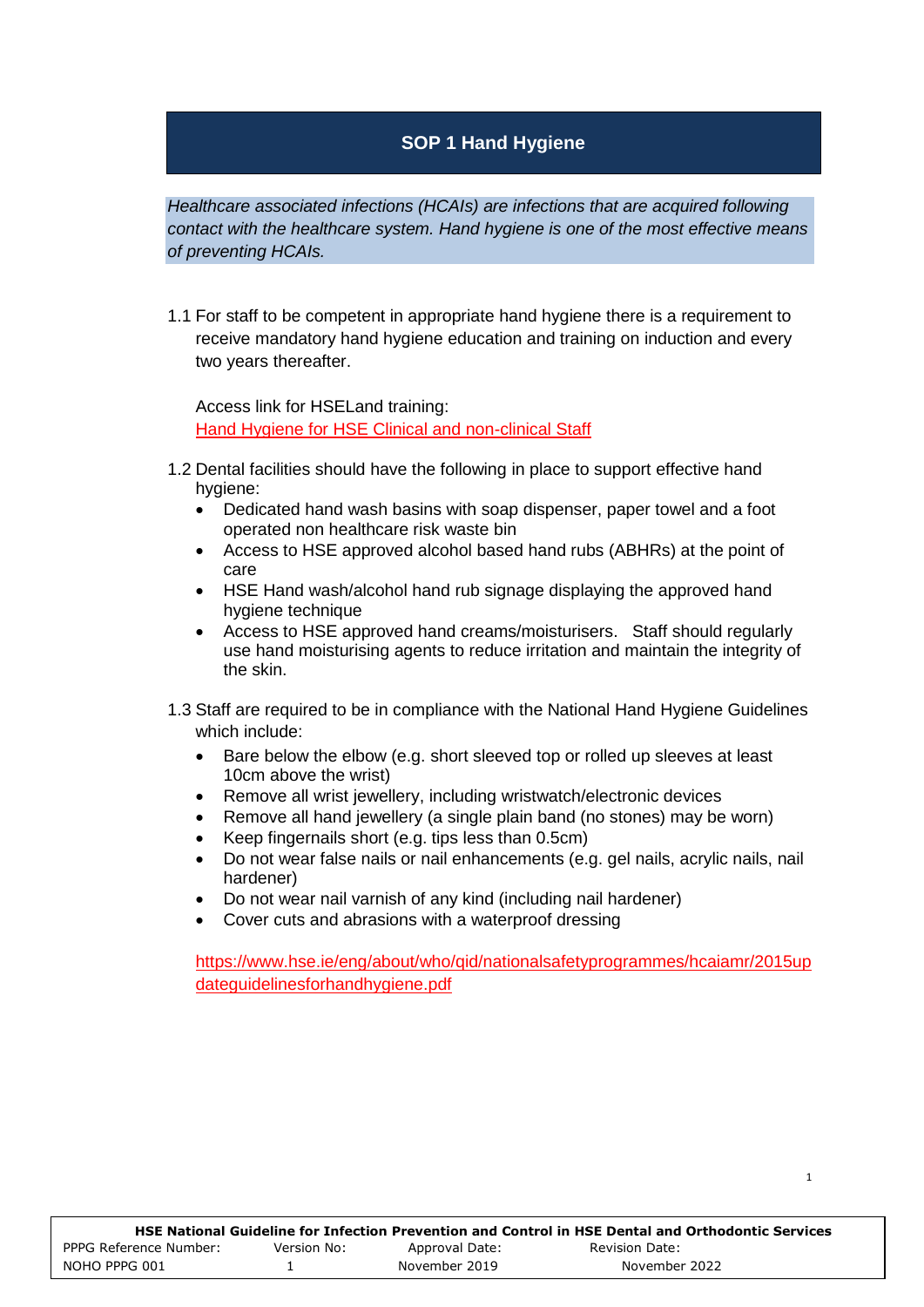1.4 Perform Hand Hygiene using an ABHR or soap and water using an appropriate technique (e.g. WHO) in line with the WHO 5 Moments for Hand Hygiene.



|                                                                                          | 1. Before<br>touching a<br>patient                                                                                                                                                                                               | When: Clean your hands before touching a patient<br>Why: To protect the patient against harmful germs carried on your hands                                                                                                                                                                         |
|------------------------------------------------------------------------------------------|----------------------------------------------------------------------------------------------------------------------------------------------------------------------------------------------------------------------------------|-----------------------------------------------------------------------------------------------------------------------------------------------------------------------------------------------------------------------------------------------------------------------------------------------------|
| 2. Before<br>procedure<br>clean/aseptic<br>procedure<br>own) from entering his/her body. |                                                                                                                                                                                                                                  | <b>When:</b> Clean your hands immediately before performing a clean/aseptic<br>Why: To protect the patient from harmful germs (including the patient's                                                                                                                                              |
|                                                                                          | 3. After body fluid<br>exposure risk                                                                                                                                                                                             | When: Clean your hands immediately after a procedure involving<br>exposure risk to body fluids (after glove removal)<br>Why: To protect yourself and the environment from harmful patient germs                                                                                                     |
|                                                                                          | When: Clean your hands after touching a patient at the end of the<br>4. After touching<br>encounter or when the encounter is interrupted<br>a patient<br>Why: To protect yourself and the environment from harmful patient germs |                                                                                                                                                                                                                                                                                                     |
|                                                                                          | 5. After touching<br>patient<br>surroundings                                                                                                                                                                                     | When: Clean your hands after touching any object or furniture in the<br>patient's surroundings when a specific zone is temporarily and exclusively<br>dedicated to a patient – even if the patient has not been touched.<br>Why: To protect yourself and the environment from harmful patient germs |

Table 4: World Health Organisation *-* 5 Moments for Hand Hygiene.

1.5 Additional situations when hand hygiene should be performed:

- At the start and end of the working day
- After using the toilet
- Before preparing medication
- Before preparing or eating food
- When visibly dirty or soiled with blood or body fluids e.g. coughing

|                        |             |                | HSE National Guideline for Infection Prevention and Control in HSE Dental and Orthodontic Services |
|------------------------|-------------|----------------|----------------------------------------------------------------------------------------------------|
| PPPG Reference Number: | Version No: | Approval Date: | Revision Date:                                                                                     |
| NOHO PPPG 001          |             | November 2019  | November 2022                                                                                      |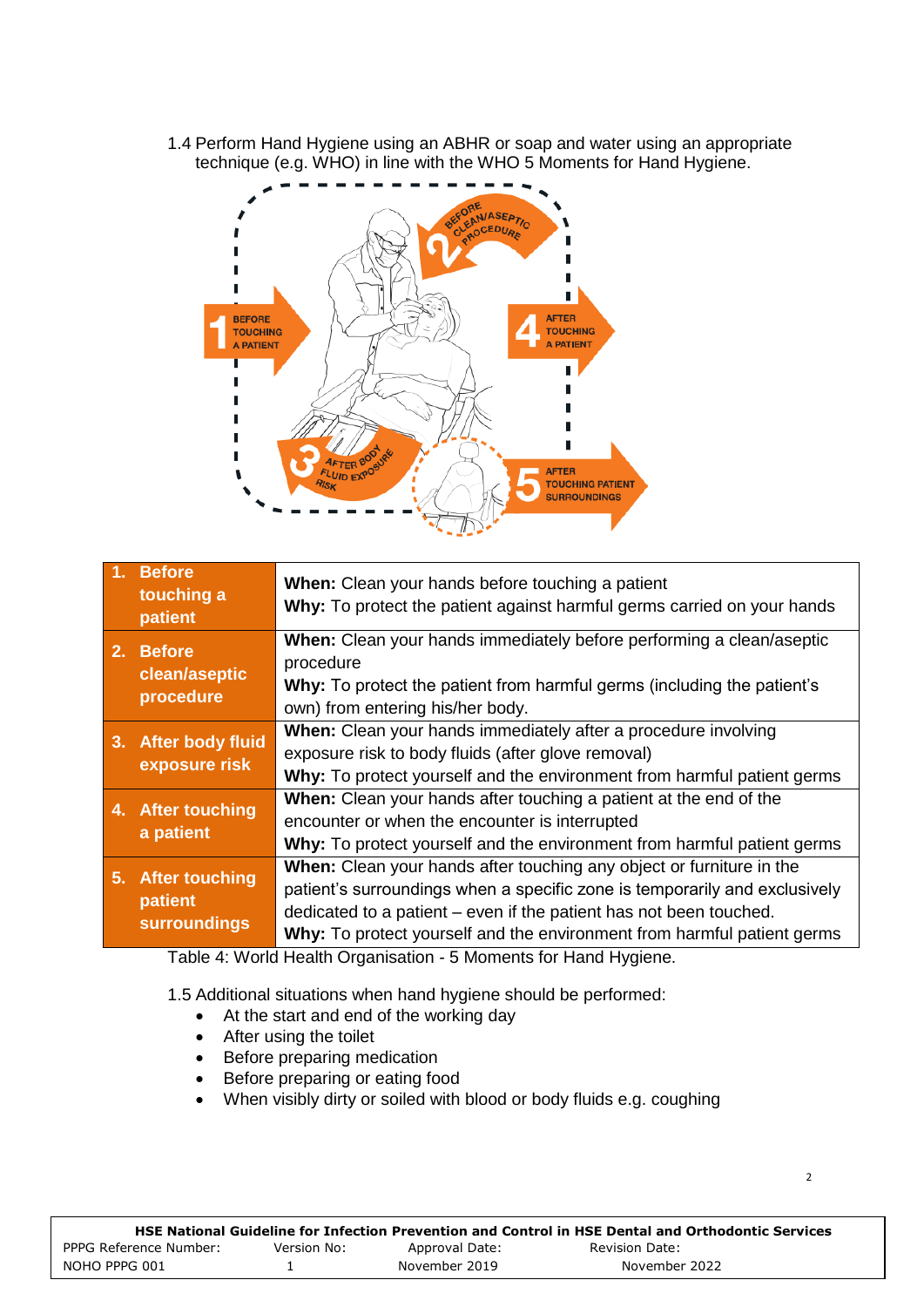#### **1.6 Hand Hygiene Technique**

*Hand hygiene can be carried out in three ways:*

- *Use of alcohol based hand rubs (ABHR) foam/gel*
- *Wash with plain liquid soap and water followed by patting dry with single use towels*
- *Wash with antiseptic hand wash and water followed by patting dry with single use towels*

*Best practice is for dental staff to use ABHR between patient appointments and during interruptions within the appointment. ABHR can be used as frequently as necessary. Alcohol based hand rub gel/foams are the preferred method for hand hygiene when the hands are not soiled and are physically clean. A moisturiser (compatible with glove wearing) should be applied up to four times a day.*

*There are 2 situations where alcohol hand rub is not sufficient:*

- *After contact with a patient known/suspected to be infectious with C. Diff or Norovirus.*
- *Where hands are visibly soiled.*

*In these instances, wash hands with antiseptic soap or plain soap and water*

#### **Use Hand Rub/Gels/Foam:**

*Hand rubs are very effective antimicrobial agents. They should be applied to hands for a minimum of 15 seconds (20-30 seconds WHO), using an adequate volume to completely wet the hands.*

#### *ABHR*

*Alcohol based products containing 70% (60-75%) alcohol and an emollient are kinder to the skin than soaps or antimicrobial antiseptics. Repeated use of an alcohol hand rub can lead to an excessive build up emollient on the hands; this should be removed by periodic washing with soap and water.* 

#### **Use of emollient hand cream/moisturiser:**

*A HSE approved emollient hand cream/moisturiser should be applied regularly, such as after performing hand hygiene before a break or finishing work, but not applied before donning gloves. Hand hygiene technique may need to be reviewed if skin irritation occurs. If irritation persists, occupational health should be consulted for advice.* 

|                        |             |                | HSE National Guideline for Infection Prevention and Control in HSE Dental and Orthodontic Services |
|------------------------|-------------|----------------|----------------------------------------------------------------------------------------------------|
| PPPG Reference Number: | Version No: | Approval Date: | Revision Date:                                                                                     |
| NOHO PPPG 001          |             | November 2019  | November 2022                                                                                      |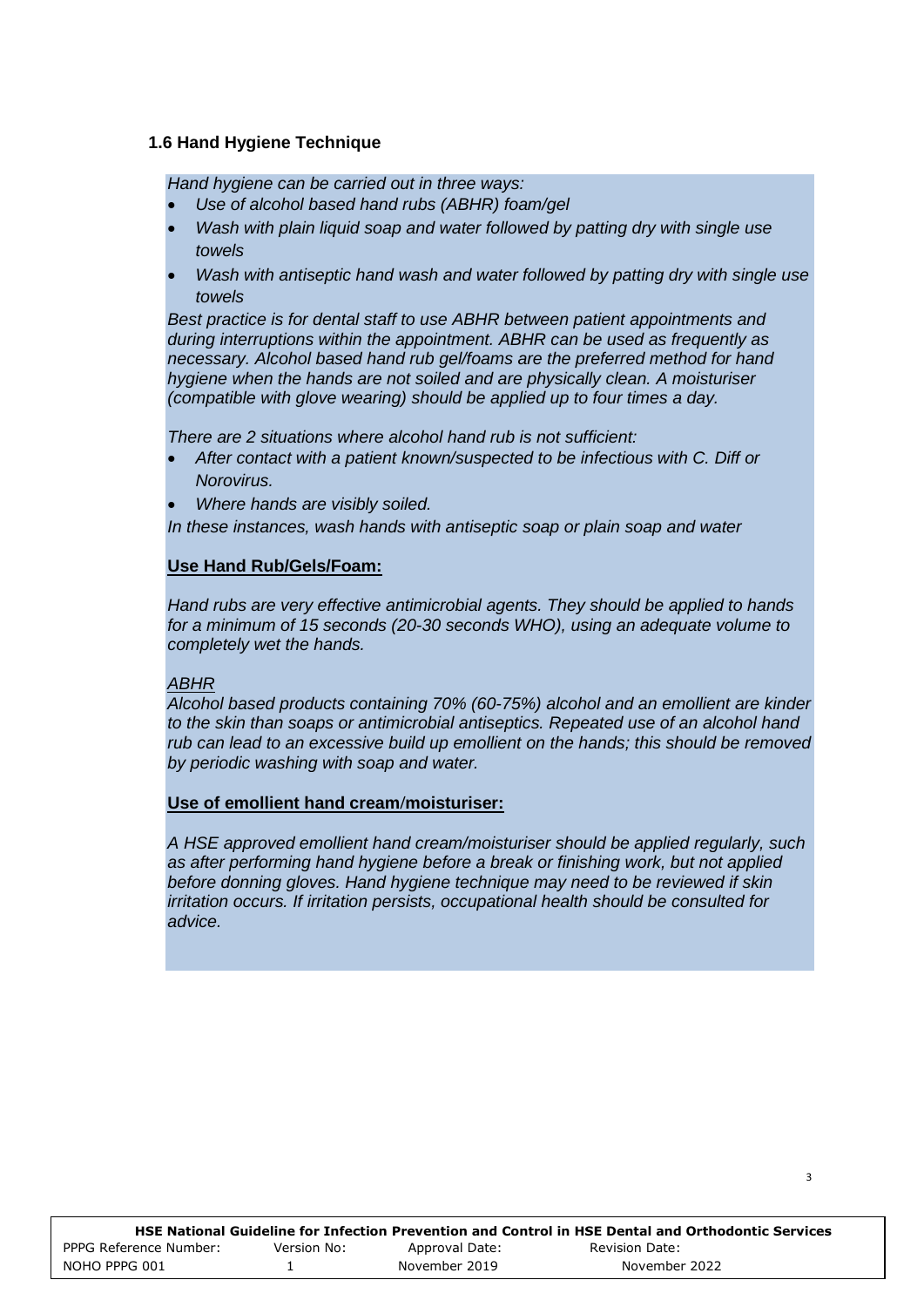## **Alcohol Based Hand Rub Technique**

- Effective decontamination of the hands using alcohol hand rub involves a series of steps and should take at least 15 seconds. WHO recommends 20-30 seconds for entire procedure.
- Hands should be free of dirt and organic material (alcohol is ineffective in the presence of dirt).
- Dispense, as per manufacturer's instructions, the required volume of alcohol-based rub/gel into the palm of the hands to adequately cover hands.
- Use the WHO technique listed below.
- Each step is repeated to ensure the alcohol-based rub/gel will come into contact with all surfaces of the hands and wrist without the product drying out.

#### **Steps to be followed or procedure or sequence to be followed when applying ABHR;**

- 1. Apply a palmful of the product in a cupped hand covering all surfaces
- 2. Rub hands palm to palm.
- 3. Right palm over left dorsum with interlaced fingers and vice versa.
- 4. Palm to palm with fingers interlaced.
- 5. Back of fingers to opposing palm with fingers interlocked.
- 6. Rotational rubbing of left thumb clasped in right palm and vice versa.
- 7. Rotational rubbing backwards and forwards with clasped fingers of right hand in left palm and vice versa.
- 8. Once dry your hands are safe.
	- Refer to Alcohol Based Hand Rub Technique poster Appendix V.

4

|                        |             |                | HSE National Guideline for Infection Prevention and Control in HSE Dental and Orthodontic Services |  |
|------------------------|-------------|----------------|----------------------------------------------------------------------------------------------------|--|
| PPPG Reference Number: | Version No: | Approval Date: | Revision Date:                                                                                     |  |
| NOHO PPPG 001          |             | November 2019  | November 2022                                                                                      |  |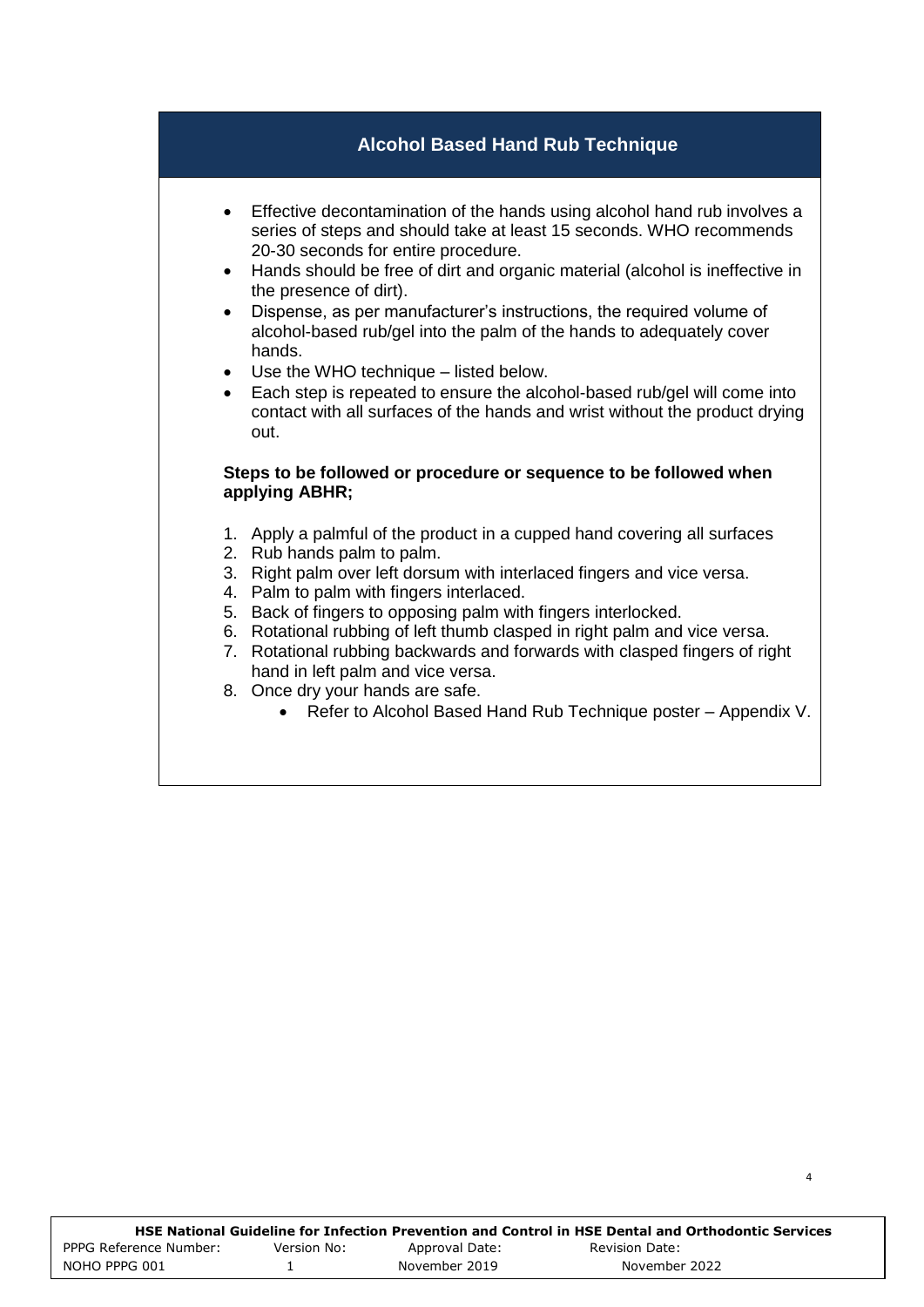## **Hand Washing Technique**

- Effective hand washing technique involves a sequence of events and should take at least 15 seconds: WHO recommends 40-60 seconds for entire procedure
- Wet hands and wrists under running water.
- Dispense liquid soap (enough to form lather) into a cupped hand.
- The hand wash solution must come into contact with all surfaces of the hands using the WHO 6 step technique – listed below.
- Each step includes 5 repeats of the movement.

#### **Steps to be followed or procedure or sequence to be followed when carrying out handwashing;**

- 1. Wet hand with water
- 2. Apply enough soap to cover all hand surfaces.
- 3. Rub hands palm to palm.
- 4. Right palm over left dorsum with interlaced fingers and vice versa.
- 5. Palm to palm with fingers interlaced.
- 6. Backs of fingers to opposing palms with fingers interlocked.
- 7. Rotational rubbing of left thumb clasped in right palm and vice versa.
- 8. Rotational rubbing backwards and forwards with clasped fingers of right hand in left palm and vice versa.
- 9. Rinse hands with water.
- 10. Dry hand thoroughly with single use towel.
- 11. Use towel to turn off tap.
- 12. Your hands are now safe.
	- Refer to WHO Hand Washing Technique poster Appendix VI.

Click link below to access HPSC 'Guidance for hand hygiene in Irish healthcare settings 2015'

[Guidance for hand hygiene in Irish healthcare settings 2015](https://www.hpsc.ie/a-z/microbiologyantimicrobialresistance/infectioncontrolandhai/guidelines/File,15060,en.pdf)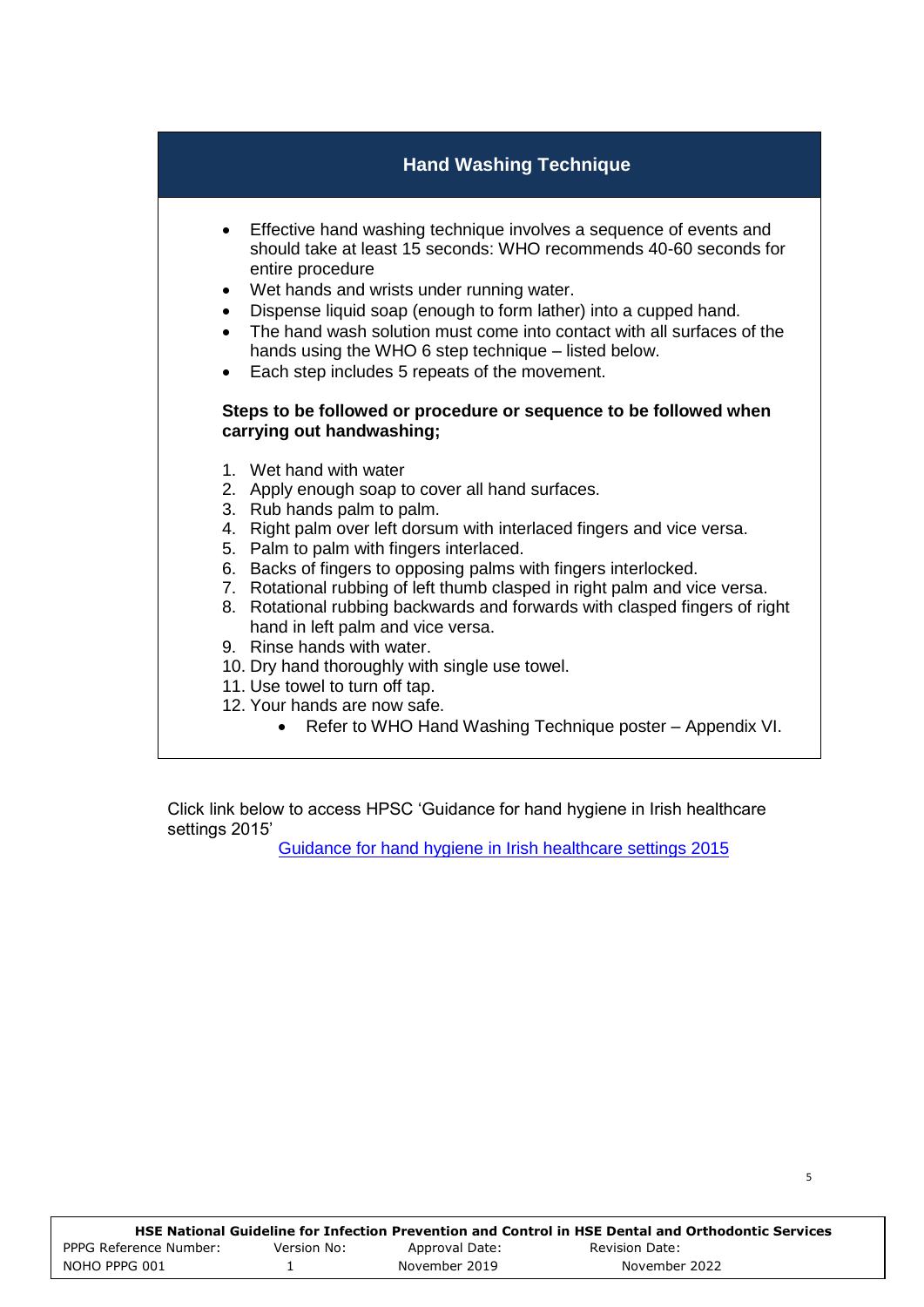### **Appendix V Alcohol Based Hand Rub Technique**

## **How to Handrub?**

**RUB HANDS FOR HAND HYGIENE! WASH HANDS WHEN VISIBLY SOILED** 

Duration of the entire procedure: 20-30 seconds  $\Omega$ 



Apply a palmful of the product in a cupped hand, covering all surfaces;



Rub hands palm to palm;



Right palm over left dorsum with interlaced fingers and vice versa;



Palm to palm with fingers interlaced;



Rotational rubbing of left thumb clasped in right palm and vice versa;

World Health

**Organization** 



Rotational rubbing, backwards and forwards with clasped fingers of right hand in left palm and vice versa:





Backs of fingers to opposing palms with fingers interlocked;



Once dry, your hands are safe.

**SAVE LIVES**<br>Clean Your Hands

|                        |             |                | HSE National Guideline for Infection Prevention and Control in HSE Dental and Orthodontic Services |
|------------------------|-------------|----------------|----------------------------------------------------------------------------------------------------|
| PPPG Reference Number: | Version No: | Approval Date: | Revision Date:                                                                                     |
| NOHO PPPG 001          |             | November 2019  | November 2022                                                                                      |